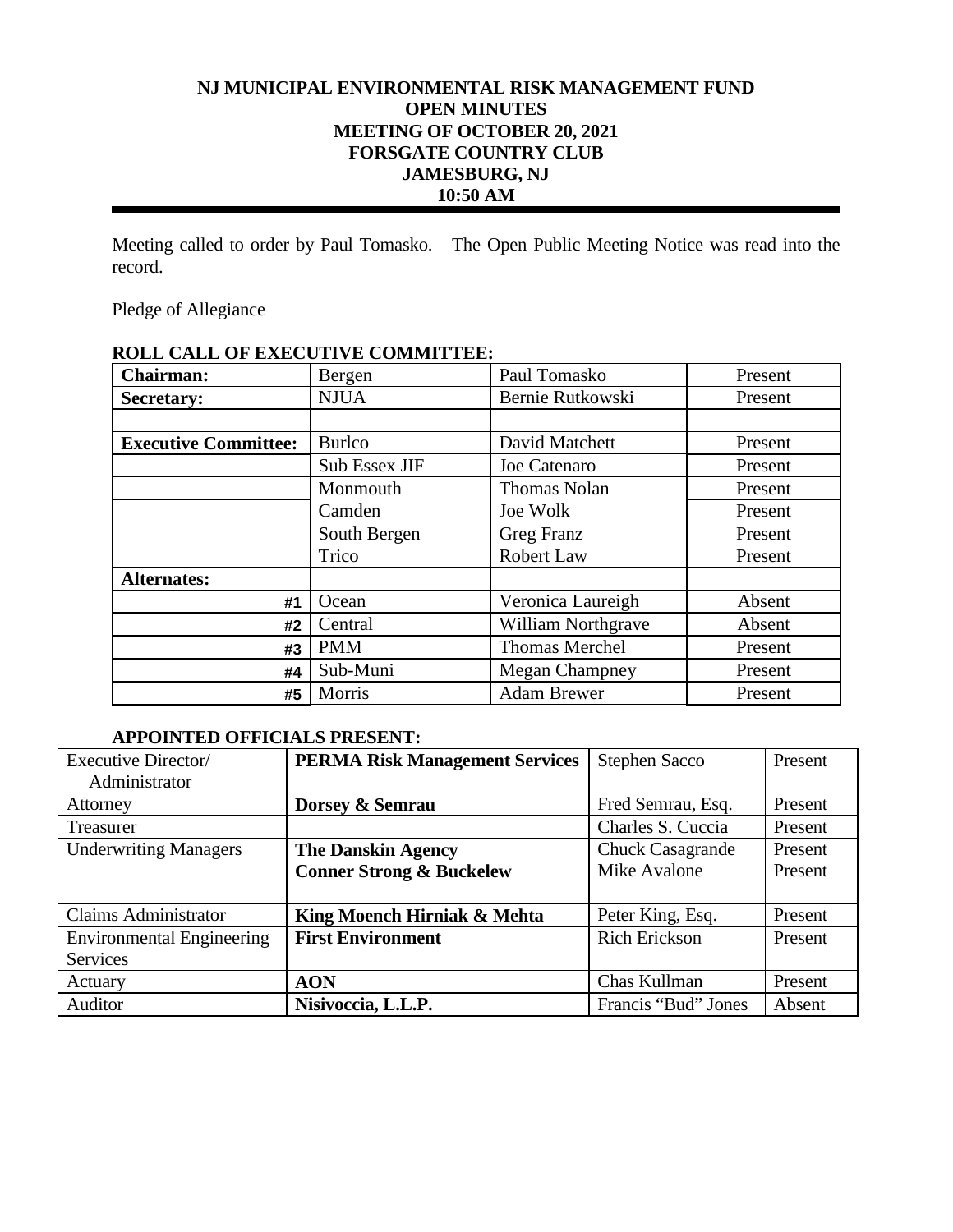## **OTHERS PRESENT:**

David Grubb, PERMA Joseph Hrubash, PERMA Brad Stokes, PERMA Pauline Kontomanolis, PERMA Nancy Ghani, PERMA Jason Thorpe, PERMA Sandra Cantwell, PERMA Carolyn Rinaldi, Morris JIF Paul Miola, RPM Ezio Altamura, RMC Chris Botta, CB Claims Laura Sable, CB Claims

**APPROVAL OF MINUTES**: September 1, 2021

# **MOTION TO APPROVE OPEN MINUTES OF SEPTEMBER 1, 2021**

| <b>MOTION:</b> | <b>Commissioner Merchel</b> |
|----------------|-----------------------------|
| <b>SECOND:</b> | Commissioner Law            |
| <b>VOTE:</b>   | <b>Unanimous</b>            |

### **CORRESPONDENCE**

None.

### **TREASURER**

Mr. Cuccia presented his report, Resolution No. 27-21 approving the October Bill List as follows:

## **RESOLUTION 27-21 - OCTOBER BILL LIST**

| <b>FUND YEAR AMOUNT</b> |              |
|-------------------------|--------------|
| 2021                    | \$106,191.79 |
| <b>Total</b>            | 106,191.79   |

#### **MOTION TO APPROVE PAYMENT OF BILLS - RESOLUTION NO. 27-21**

**ROLL CALL VOTE**: Unanimous

**MOTION:** Commissioner Nolan **SECOND:** Commissioner Wolk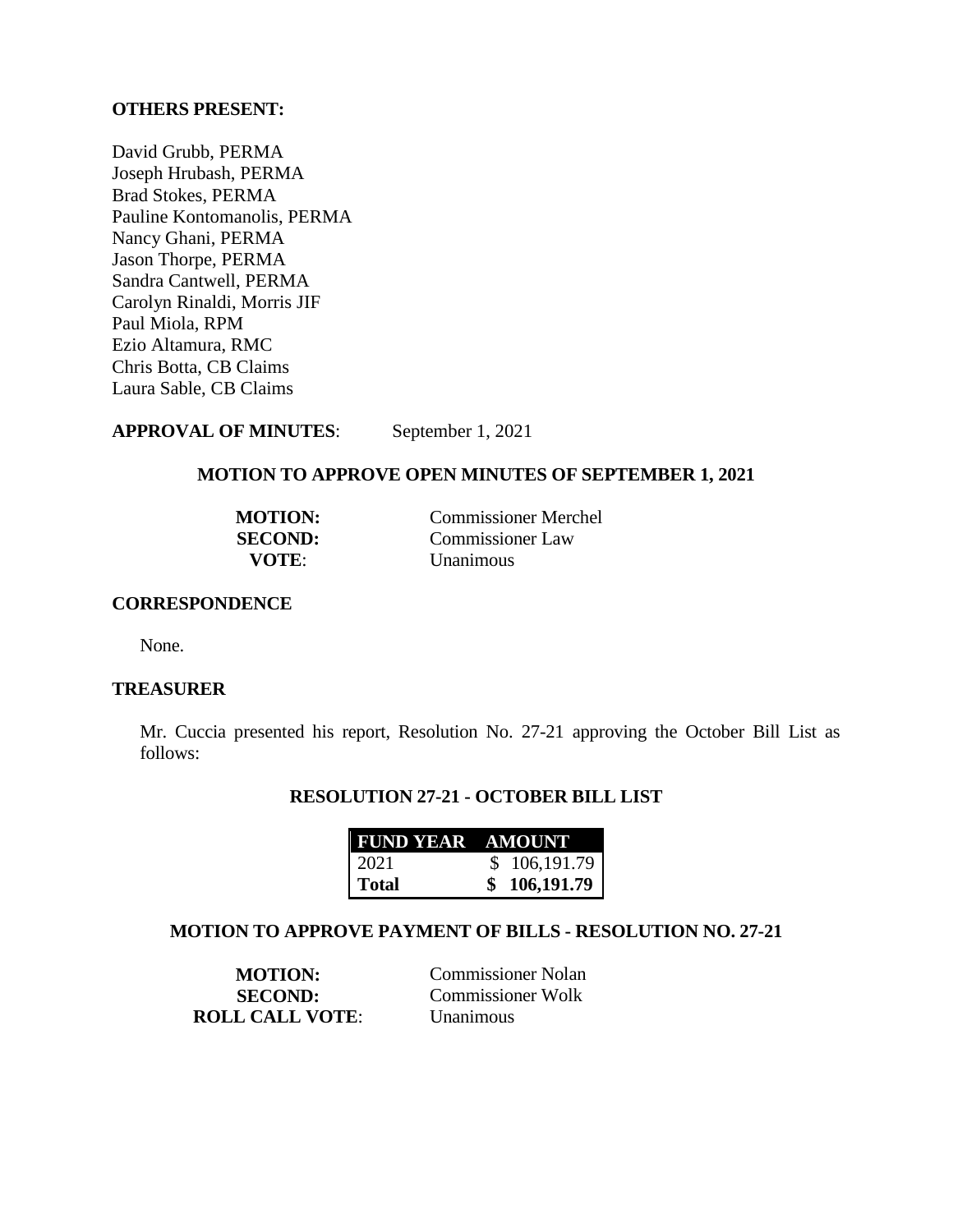#### **EXECUTIVE DIRECTOR/ADMINISTRATOR:**

**2022 PROPOSED BUDGET -** Mr. Sacco reported that during the September Executive Committee meeting, the Fund introduced a budget for Fund year 2022. He advised that in accordance with the regulations, the budget has been advertised in the Fund's official newspaper and sent to each member JIF. Mr. Sacco noted the Public Hearing for the budget will be held at this meeting, referred to the budget as introduced and the proposed assessments, enclosed within the agenda.

#### **MOTION TO OPEN THE PUBLIC HEARING ON THE 2022 BUDGET.**

| <b>MOTION:</b> | Commissioner Merchel    |
|----------------|-------------------------|
| <b>SECOND:</b> | <b>Commissioner Law</b> |
| VOTE:          | <i>Unanimous</i>        |

Discussion of budget & assessments.

#### **MOTION TO CLOSE THE PUBLIC HEARING.**

| <b>MOTION:</b> | Commissioner Merchel      |
|----------------|---------------------------|
| <b>SECOND:</b> | <b>Commissioner Nolan</b> |
| <b>VOTE:</b>   | <b>Unanimous</b>          |

## **MOTION TO ADOPT A BUDGET FOR THE NEW JERSEY MUNICIPAL ENVIRONMENTAL RISK MANAGEMENT FUND JOINT INSURANCE FUND AS PRESENTED FOR FUND YEAR 2022.**

| <b>MOTION:</b>         | <b>Commissioner Merchel</b> |
|------------------------|-----------------------------|
| <b>SECOND:</b>         | <b>Commissioner Nolan</b>   |
| <b>ROLL CALL VOTE:</b> | <b>Unanimous</b>            |

## **MOTION TO CERTIFY ANNUAL ASSESSMENTS, BASED UPON THE ADOPTED 2022 BUDGET FOR MEMBER JOINT INSURANCE FUNDS.**

| <b>MOTION:</b>         | <b>Commissioner Merchel</b> |
|------------------------|-----------------------------|
| <b>SECOND:</b>         | <b>Commissioner Nolan</b>   |
| <b>ROLL CALL VOTE:</b> | <b>Unanimous</b>            |

**EJIF DIVIDEND** - Mr. Sacco reported that the request for approval of the EJIF's \$3,100,000 dividend has been filed with the State as authorized by the Executive Committee. He noted that the fund office awaits the State's approval.

**QPA 2022 RENEWAL** – Mr. Sacco referred to the E-JIF's Qualified Purchasing Agent's (QPA) proposal for the 2022 fund year enclosed within the agenda packet and if there were any questions or comments on the proposal. Chairman Tomasko noted that the QPA's Certificate of Employee Information Report expired on August  $15<sup>th</sup>$  and suggested approval be contingent on receipt of an updated certificate. The Board was in agreement with the suggestion. Hearing no further questions or comments, Mr. Sacco asked for a motion to authorize the contract renewal.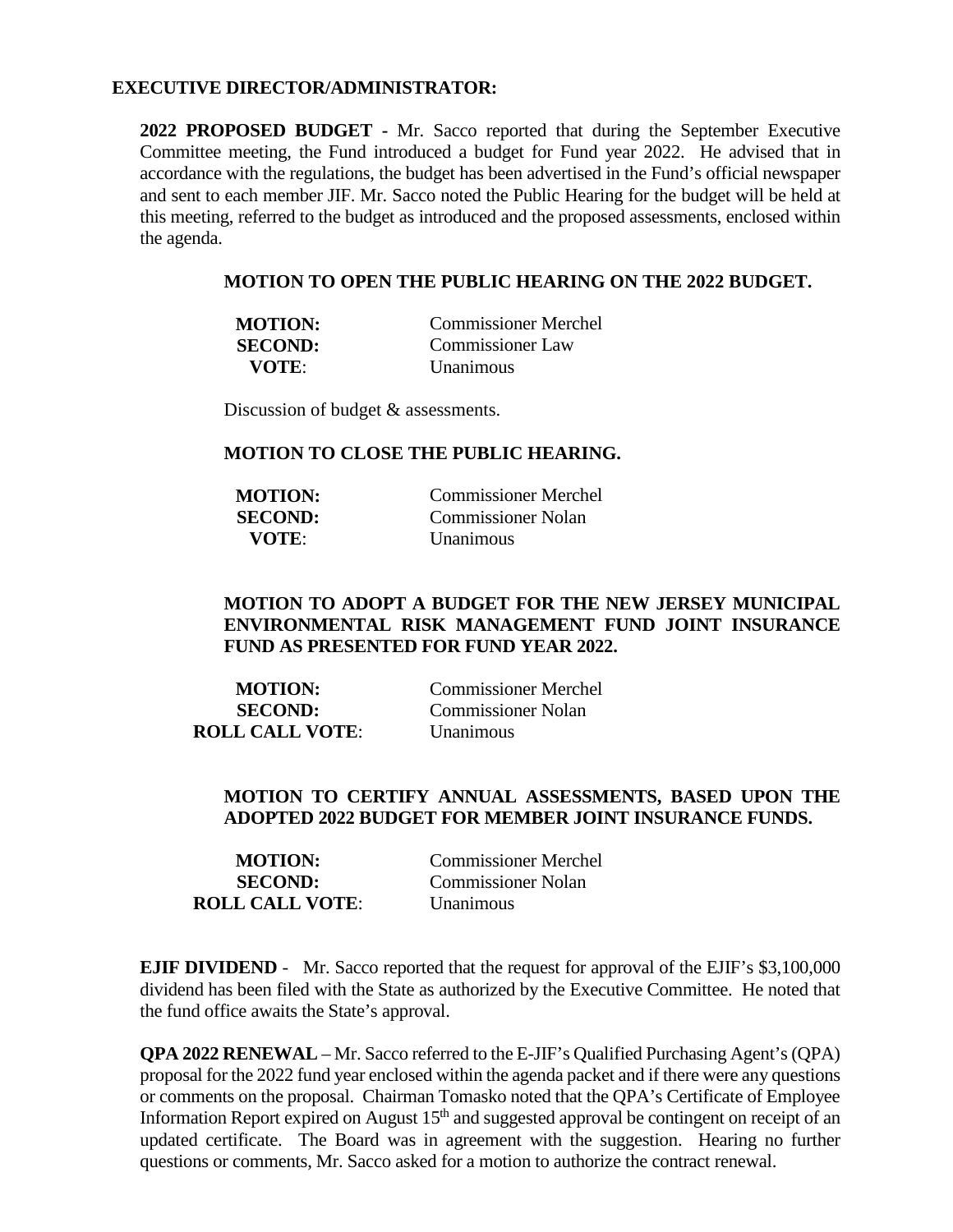## **MOTION TO AUTHORIZE THE RENEWAL OF THE CANNING GROUP, INC. PROFESSIONAL SERVICES CONTRACT, WITHOUT COMPETITIVE BIDDING, CONTINGENT ON RECEIPT OF AN UPDATED CERTIFICATE OF EMPLOYEE INFORMATION REPORT, TO SERVE AS THE FUND'S QUALIFIED PURCHASING AGENT IN FUND YEAR 2022 AT A FEE NOT TO EXCEED \$5,000.**

**ROLL CALL VOTE**: Unanimous

**MOTION:** Commissioner Catenaro **SECOND:** Commissioner Merchel

**NEXT MEETING-** Mr. Sacco reported that the next meeting of the EJIF is scheduled for November 10, 2021 at 9:30am via Zoom.

**FINANCIAL FAST TRACK** – Mr. Sacco referred to Financial Fast Track as of June 30, 2021 enclosed within the agenda booklet. He reported that the statutory surplus stands at \$22.8 million and noted that the Fund is in excellent financial shape.

## **ATTORNEY:**

Mr. Semrau reported that with regard to the Newark Bay II Federal Litigation, the Fund Professionals are off to a very consistent start and are following the same format used for the Newark Bay I State Litigation. Mr. Semrau added that the fund was successful in providing the members with defense, coverage, and recovery for the Newark Bay I claim. He further added that he hopes that by following the same format in Newark Bay II it will lead to similar success.

## **UNDERWRITING MANAGERS:**

Mr. Casagrande reported that renewal negotiations are underway and the process will be completed in the near future. He noted that positive underwriting information, including a Bordereaux of claims and an extensive report on member's exposure to PFAs, has been provided to underwriting. Mr. Casagrande added that this information is very beneficial in marketing the EJIF Excess Renewal to interested environmental markets.

Lastly, Mr. Casagrande said with regard to Brownfields and Contaminated Property, Local Units' projects outside of the EJIF have been placed for multiyear terms. He advised that the underwriting managers will assist any local units for such projects that need to be placed outside the EJIF Coverage parameters.

# **ENVIRONMENTAL ENGINEER:**

Mr. Erickson reported that with regard to the Stormwater Training Video project, the filming and scripts have been completed and awaiting DEP approval. He noted that although new permit requirements will be issued in 2023, a draft version of the new permit requirements will be available in November 2021 and the video will incorporate some of the anticipated requirements. Mr. Erickson advised that he anticipates the project being completed by February 2022.

# **ACTUARY**

Mr. Kullman advised that he had nothing to report.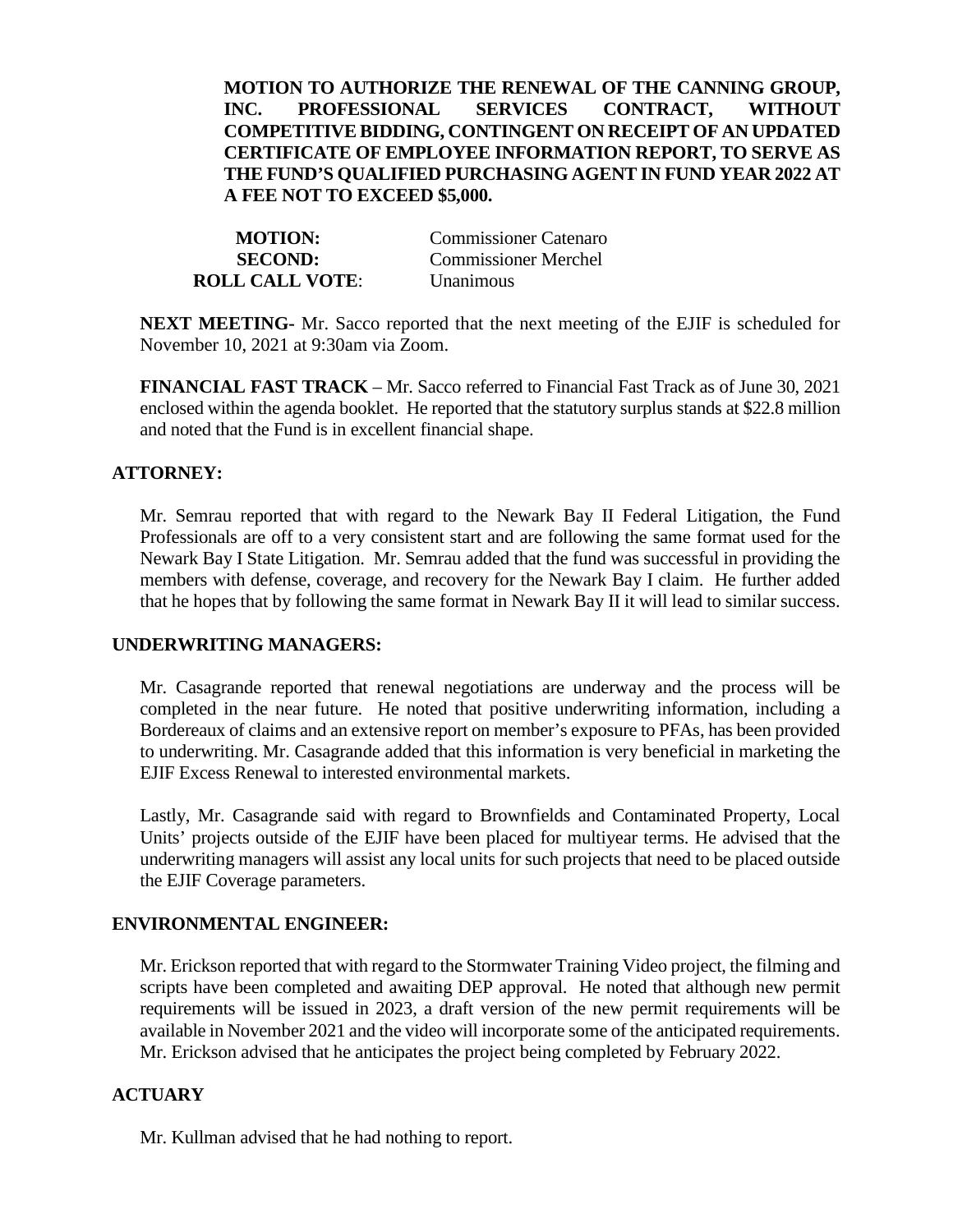#### **OLD BUSINESS:**

None.

#### **NEW BUSINESS:**

None.

## **MEETING OPENED TO PUBLIC FOR COMMENT:**

Mr. Miola complimented the E-JIF Commissioners and Professionals on putting together the 2022 budget which will assist the local JIFs.

## **PUBLIC COMMENT PORTION OF THE MEETING CLOSED**

## **CLAIMS COMMITTEE**

Mr. King advised that the Claims Committee met on October 18<sup>th</sup> and are recommending that the PARs be approved as presented.

## **MOTION TO APPROVE THE PARs AS RECOMMENDED BY THE CLAIMS COMMITTEE.**

**MOTION:** Chairman Nolan **ROLL CALL VOTE:** 

**SECOND:** Commissioner Brewer<br> **L CALL VOTE:** Unanimous

### **MOTION TO ADJOURN MEETING**

**MOTION:** Commissioner Merchel **SECOND:** Commissioner Law **VOTE**: Unanimous

Meeting Adjourned: 11:08 AM

*Next Meeting*: **November 2021 Zoom Virtual Meeting**

*Respectfully submitted,*

Prepared by Jason D. Thorpe, Assistant Secretary

\_\_\_\_\_\_\_\_\_\_\_\_\_\_\_\_\_\_\_\_\_\_\_\_\_\_\_\_\_\_\_\_\_\_\_